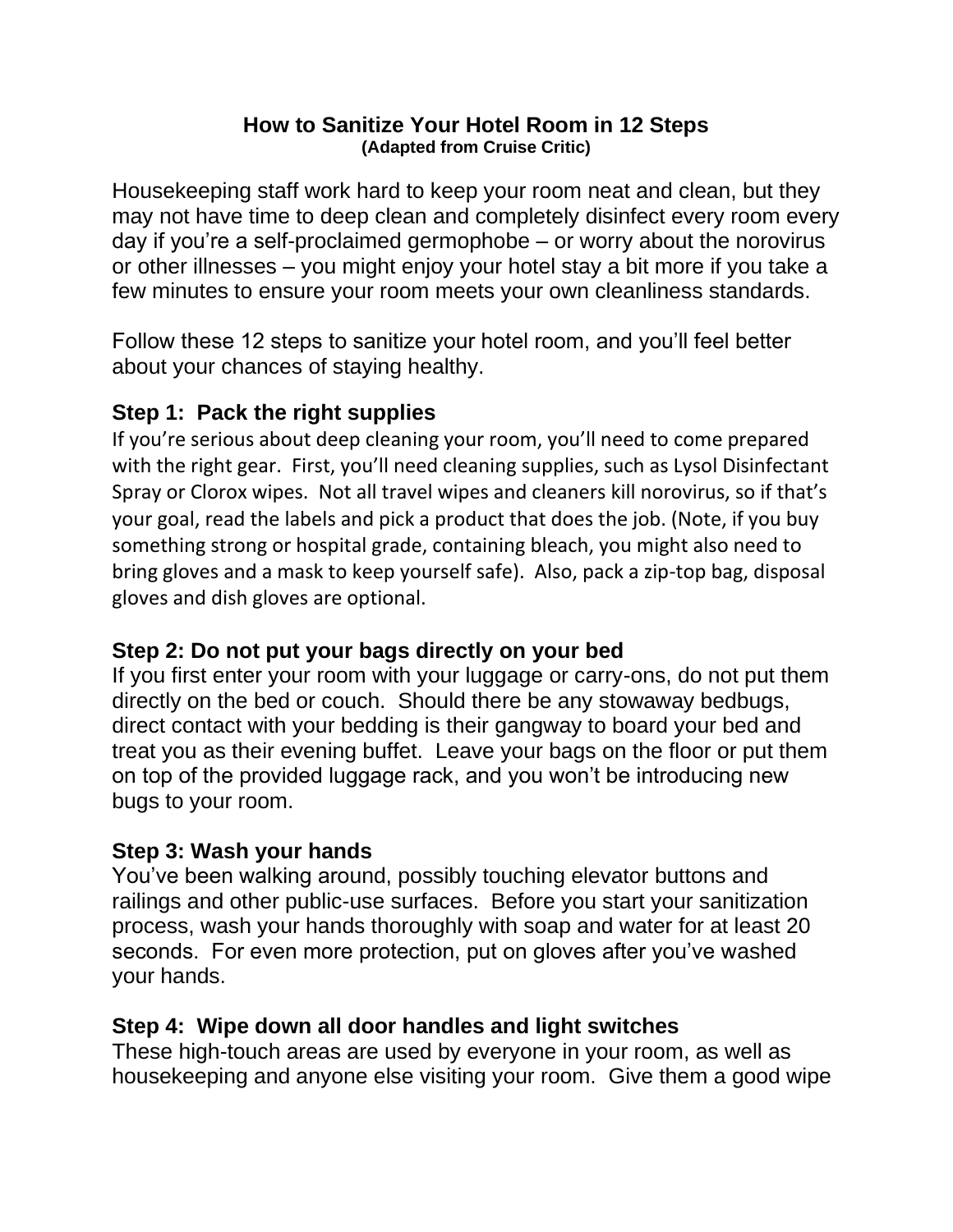down on day one; you might want to revisit the task later in your stay, as well.

## **Step 5: Wipe down bathroom surfaces**

Bathrooms can be germ central, so spray or wipe down all hard surfaces, including the toilet seat and lid.

# **Step 6: Quarantine the remote control**

It's common knowledge that one of the germiest items in a hotel room is the remote control – touched by many and with lots of crevices that can't be effectively wiped down. Pick it up with a tissue or gloves, put it in a plastic bag and zip it shut. You can still operate the remote, but never have to actually touch its surface.

# **Step 7: Wipe down the phone**

Runner-up for germiest item is the telephone, for the same reasons as the remote. You can't put your hotel room phone in a bag, so do your best to wipe it down, especially the mouthpiece.

# **Step 8: Clean hard surfaces in your room**

Wipe down hard surfaces, such as the night table, coffee table, desk and shelves. You don't need to do them all, but prioritize surfaces where you will set down things that will go near your face or in your mouth. (Think shelves or surfaces that house glassware, or nightstands where you put your eyeglasses.)

## **Step 9: Wipe down balcony furniture**

Don't forget to clean your personal outdoor space by spraying or wiping down balcony furniture. Put extra effort into places where you'll rest your arms and head and the table where you might be dining.

## **Step 10: Wash glassware**

Do you intend to use provided glassware in your room to rinse out your mouth after brushing your teeth? You'll want to clean those glasses with soap and hot water before you use them. If you haven't packed dish soap, the provided shower gel will work just as well.

## **Step 11: Remove decorative bread spreads**

Your bed linens may be changed frequently, but decorative blankets, bread spreads and pillows aren't always laundered between guest stays.